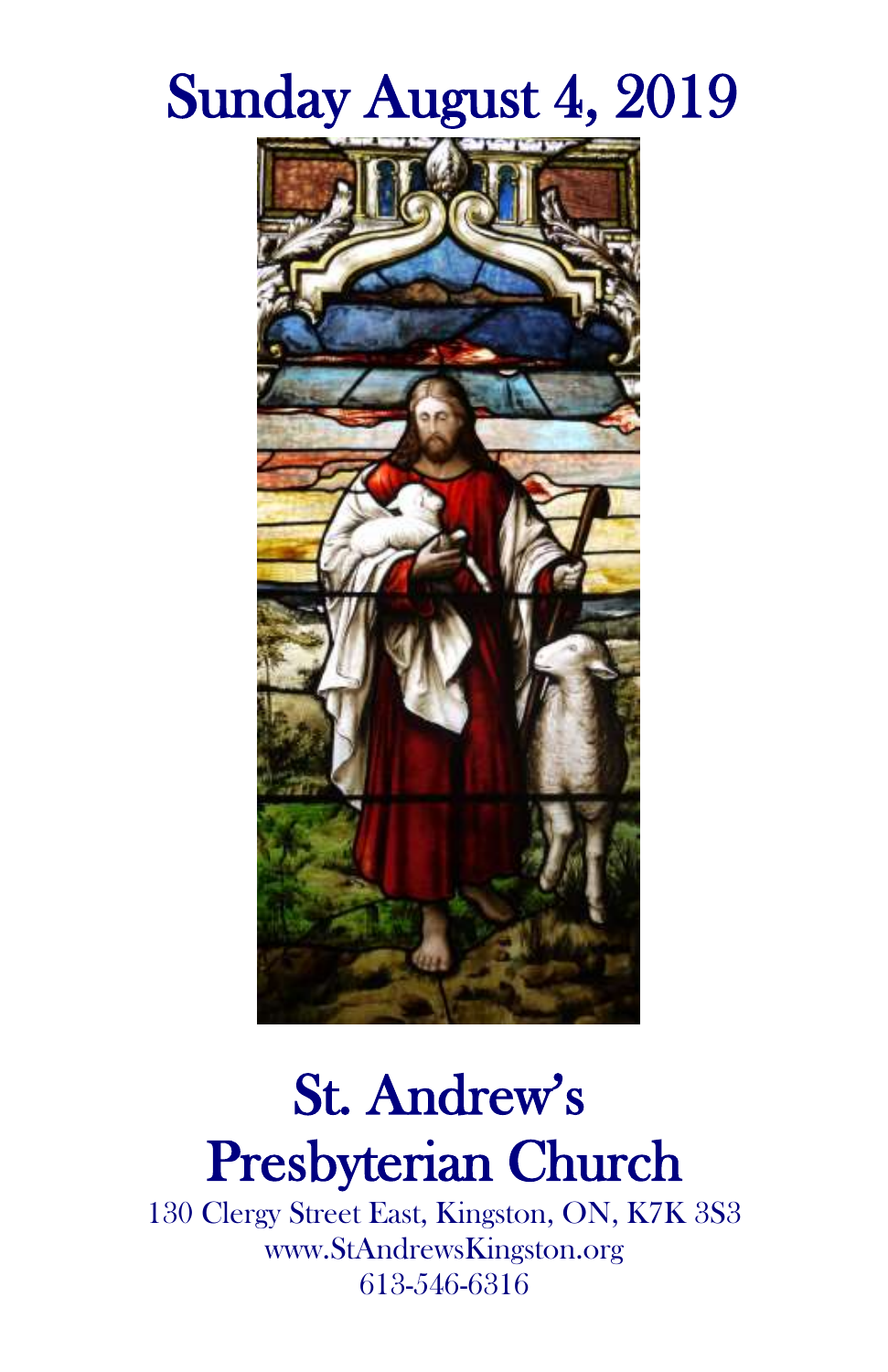### *ORDER OF SERVICE*

| <b>Preludes</b>                      | Chorale Prelude on St. Columba<br>The Lord is my Shepherd | Robin Milford<br>Samuel Liddle |
|--------------------------------------|-----------------------------------------------------------|--------------------------------|
| <b>Entry of the Bible</b>            |                                                           |                                |
| <b>Call to Worship</b>               |                                                           |                                |
| <b>Hymn</b>                          | My shepherd is the King of love                           | #691                           |
|                                      | Prayer of Approach & Lord's Prayer                        |                                |
| <b>Introit</b>                       | The King of love my shepherd is St. Columba tune          |                                |
| <b>Greetings &amp; Announcements</b> |                                                           |                                |
| <b>Responsive Psalm 23</b>           |                                                           |                                |
| Hymn                                 | Jesus, our mighty Lord                                    | #273                           |
| <b>Time with Children</b>            |                                                           |                                |
| Scripture Lessons Isaiah 40:6-11     |                                                           | Nuworza K.                     |
|                                      | John 10:11-18                                             |                                |
| Anthem                               | The Lord is my Shepherd<br>Ariel Zaichick, soprano        | <b>Howard Goodall</b>          |
|                                      | <b>Prayers of Thanksgiving &amp; Intercession</b>         |                                |
| <b>Hymn</b>                          | O love that will not let me go                            | #209                           |
| Sermon                               | The Windows of St. Andrew's<br>(3) The Good Shepherd      |                                |
|                                      | <b>Presentation of Tithes &amp; Offerings</b>             |                                |
| <b>Offertory</b>                     | He shall feed his flock like a Shepherd G.F. Handel       |                                |
| Doxology                             |                                                           |                                |
| <b>Prayer of Dedication</b>          |                                                           |                                |
| Hymn<br><b>Benediction</b>           | He leadeth me                                             | #650                           |
| Postlude                             | Triumphal March from Aida                                 | G. Verdi                       |

*If you wish to leave during the Postlude, please do so quietly.*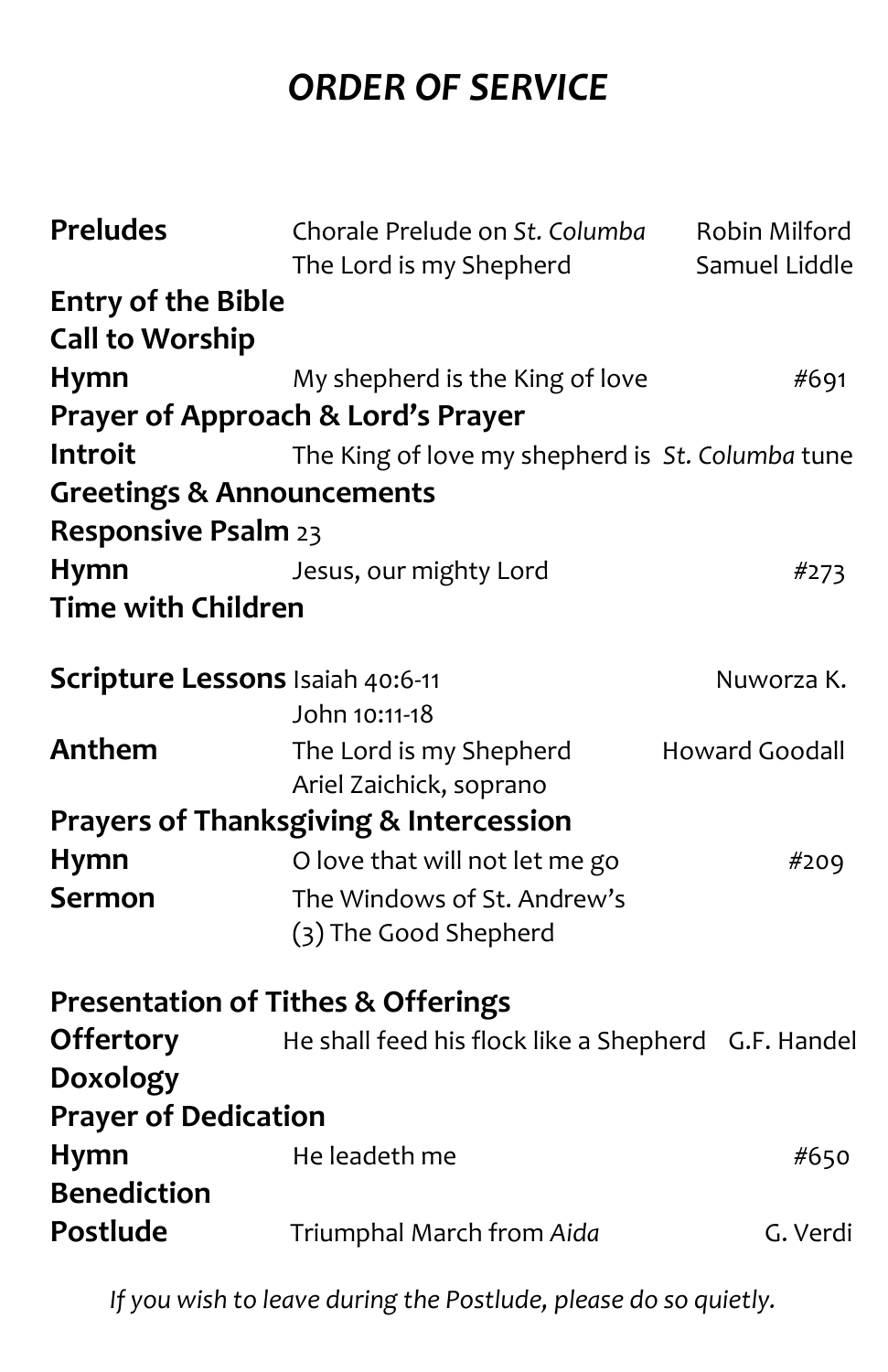#### **Responsive Psalm 23**

The LORD is my shepherd;

**I shall not want.** 

He maketh me to lie down in green pastures:

**He leadeth me beside the still waters.** He restoreth my soul:

**He leadeth me in the paths of righteousness for his name sake.**  Yea, though I walk through the valley of the shadow of death, I will fear no evil:

**for thou art with me; thy rod and thy staff they comfort me.** Thou preparest a table before me in the presence of mine enemies:

**thou anointest my head with oil: my cup runneth over.** Surely goodness and mercy shall follow me all the days of my life:

**and I will dwell in the house of the LORD for ever.** 

### **ANNOUNCEMENTS**

#### **Welcome**

A warm welcome in the name of Jesus Christ and a special welcome to all visitors and friends with us this morning.

#### **Prayer Partnership**

If you would like to have a time of personal prayer after the service, you are invited to meet a member of the prayer team at the pillar just to the right of the pulpit. Prayer team members are Dorothy M. David S. Dennis T. and Barb Z.

#### **Half Moon Bay Worship**

Sundays 4 p.m. August 4 & 11. Outdoor service in this beautiful bay by Gananoque. Transportation by boat is offered 3 p.m. from the PUC dock at the west end of Water St. www.halfmoonbay.site

#### **Hiroshima Day**

On Tuesday August 6, an opportunity to enjoy a peace walk with moments of reflection and inspiration. A time to nurture justice and peace. Leaving McBurney Park at 6 p.m., returning 7 p.m. Sponsored by Peacequest, Sisters of Providence, Amnesty International.